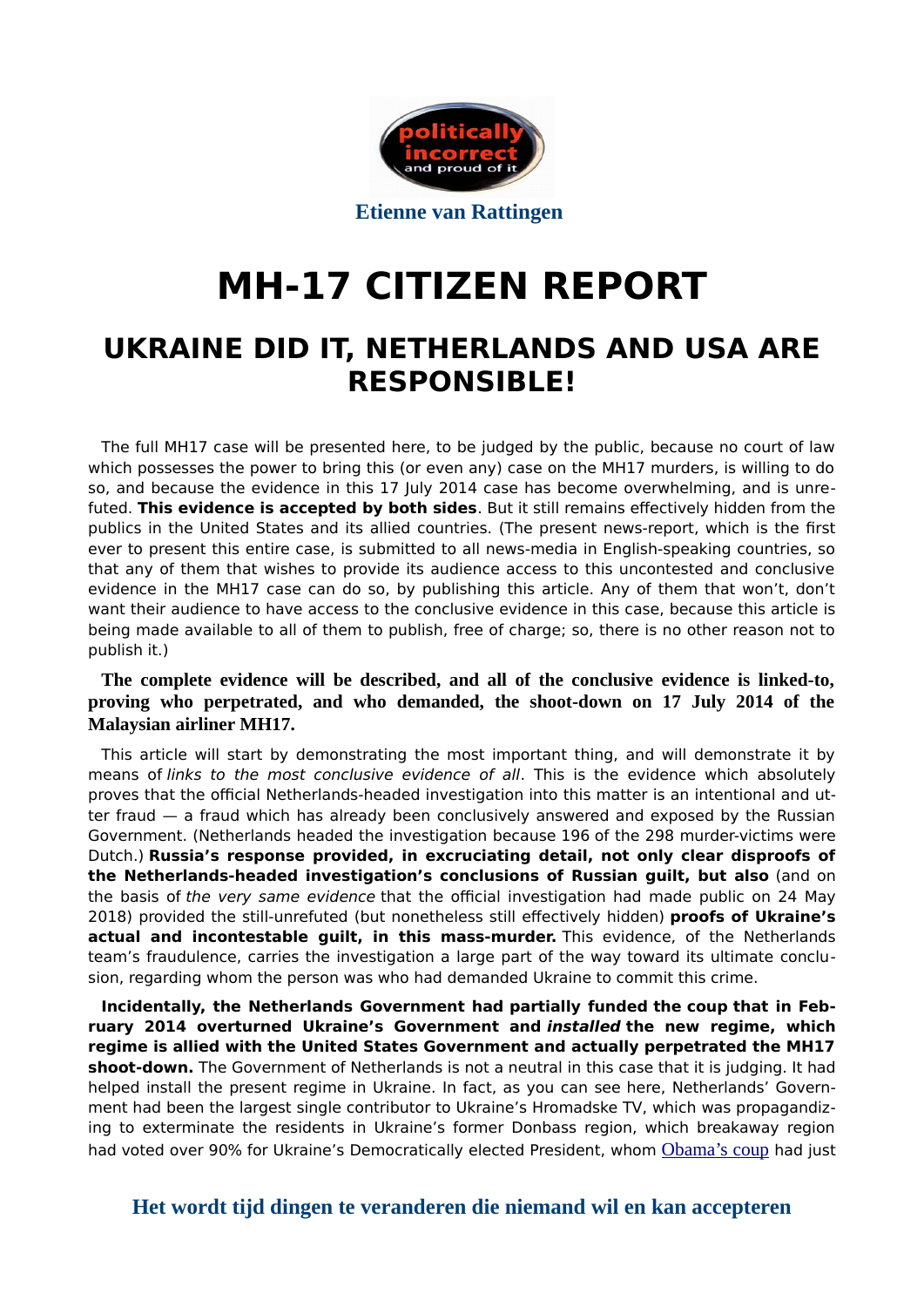

overthrown. This operation in Ukraine is an extension from [the corrupt Nazi Prince Bernhard's](https://www.bilderberg.org/bernhard.htm) [having established in Netherlands in 1954 the secretive Bilderberg group to coordinate NATO's](https://www.bilderberg.org/bernhard.htm) [efforts for the US and its allies to conquer](https://www.bilderberg.org/bernhard.htm) ultimately the world. He got [caught in 1976, for one of](https://www.independent.co.uk/news/obituaries/prince-bernhard-of-the-netherlands-674988.html) [his skimming operations, a million-dollar kickback from Lockheed Corporation](https://www.independent.co.uk/news/obituaries/prince-bernhard-of-the-netherlands-674988.html). Holland's Deep State is anything but benign.

So, Russia's response, on 17 September 2018, used that Netherlands-headed team's own documentation, to disprove that team's attribution of guilt to Russia, and to prove **conclusively** Ukraine's guilt as having been the actual perpetrator of this mass-murder. Thus, the Netherlands-headed team includes the actual perpetrator, Ukraine, and not only the Netherlands Government, which had helped overthrow Ukraine's prior and democratically elected Government and bring Ukraine's current regime into power in February 2014, just months prior to the MH17 shoot-down, which resulted from that [US coup.](https://www.youtube.com/watch?v=8-RyOaFwcEw)

**Most readers who click onto the links here will be shocked.** What will shock them is the evidence, because it has not been published in The West (except summarized in less than a halfdozen obscure news-media — and, even there, generally not documented, such as it is here).

The links will document and fully prove this stunning turnabout, from Russia to Ukraine. The documentation that was cited by Ukraine and Ukraine's fellow team-member (the team's leader) Netherlands, against Russia, on May 24th of 2018, contained previously unrecognized details (which were frst pointed out in the Russian presentation on September 17th of 2018) which irrefutably convict Ukraine. Consequently, Russia's response was ignored in The West, despite that presentation's having been based upon the very same items of evidence that had been introduced by the Netherlands-led team on May 24th. Thus, the items of evidence, there, are the same that the Netherlands-led team had themselves provided. The items of evidence here are not in dispute.

The current article will be the first-ever to hone-in on the especially shocking key data in Russia's data-packed September 17th response, the key evidence that Russia was calling attention to there, and which prove Ukraine's guilt beyond any reasonable doubt — prove it on the basis of the very same evidence that had been introduced by Ukraine's own team in their presentation four months earlier. Using the other side's evidence to convict that other side is what makes this denouement the stunning turnabout that it is.

The Netherlands-headed Ukrainian team still refuses to answer the Russian presentation, which responds to the Ukrainian team's May 24th presentation. Western 'news'-media have likewise al-most completely ignored Russia's response. ([One Dutch medium](https://nltimes.nl/2018/09/18/ukraine-provided-missile-shot-mh17-russia-claims) did report on it but dismissed it by focusing on a subordinate part: their report said and focused on "Russia now claims that the video images the investigators used to track the missile's transport to the Ukraine, were manipulated." However, the part of Russia's presentation that will be discussed in the present article was being entirely ignored in that Dutch news-report, which, as you will see here, has nothing to do with any claim of manipulated evidence. Britain's **[BBC](https://www.bbc.com/news/world-europe-45546611)** likewise focused-in on the "manipulated evidence["](http://archive.is/BzjTA) that Russia's presentation had attacked. The Washington Post instead headlined "[Who](http://archive.is/BzjTA) [spread disinformation about the MH17 crash? We followed the Twitter trail"](http://archive.is/BzjTA), and it focused-in on how polarized the public is over the MH17 case. The West's 'news'-coverage was virtually entirely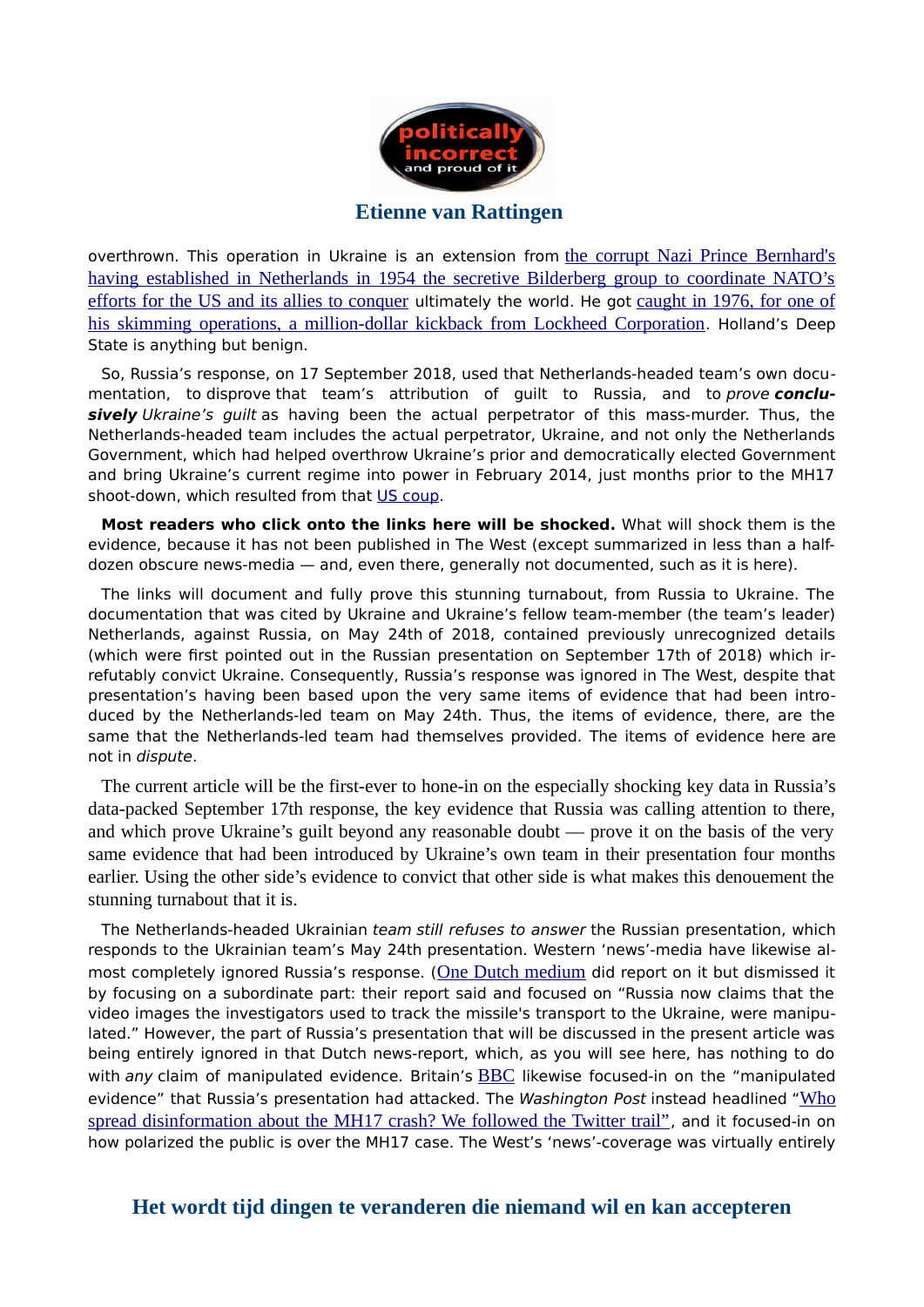

misdirection and disinformation, as you will recognize from what follows here. And the evidence here is linked-to, so that you can see it for yourself.)

Russia's response documented beyond any question, at all, that this airliner was shot down by the Ukrainian Government, and that Western (i.e., US-allied) 'news' media have been and are covering-up this crucial historical fact and The West's still-ongoing lies about the downing of MH17.

Those lies are the basis of US and EU anti-Russia sanctions, which remain in efect despite the basis for those sanctions having been exposed unequivocally, on September 17th, to be based on lies. Thus, continuing to hide those lies is crucial to the liars. This is the reason why Russia's blazingly detailed presentation on September 17th has been virtually ignored — to protect the actually guilty. The evidence here proves that those sanctions, themselves, are nothing but frauds against the public, and crimes against Russia — ongoing additional crimes, which have been, and remain, effectively hidden till now.

The reader can see and consider here all of the conclusive evidence in the MH17 case — it can be reached via the present article's links. **Unlike the 'news'-reports in The West's 'news' media, the presentation here is not presuming readers' trust, but is instead providing to all readers access to the actual evidence** – evidence that is accepted by both sides. That's what the links here are for: examination by any skeptics.

Skepticism in judging anything is not only good; it is essential to justice. Trust should never be given; it should only be earned. Otherwise, no democracy can function. Only dictatorship can function in a country that's controlled by lies, and by liars. Liars are believed by people who have faith in them. Thus, faith in anything or anyone can poison judgment. The way to test the case that is presented here is to click onto a link wherever one wants to see and examine the evidence. Without examining (usually by spot-checking) the evidence, no reader can intelligently judge any case. Dictatorship is almost inevitable in a counry where spot-checking of the actual evidence isn't the norm. Most 'news'-media don't even enable such spot-checking. This is why 'news'-media are so often actually propaganda-media instead.

*So, here's the complete MH17 case, for any reader to judge:*

The last announcement from the official investigation, the Netherlands-headed "Joint Investiga-tive Team["](https://www.om.nl/@103183/update-criminal/) (JIT), was on 24 May 2018, and it headlined "[Update in criminal investigation MH17](https://www.om.nl/@103183/update-criminal/) [disaster"](https://www.om.nl/@103183/update-criminal/). It said:

*The JIT is convinced that the BUK-TELAR [missile and launcher] that was used to down MH17, originates from the 53rd Anti Aircraft Missile brigade (hereinafter 53rd brigade), a unit of the Russian army from Kursk in the Russian Federation. … This fingerprint has been compared with numerous images of BUK-TELARS, both Ukrainian and Russian ones. The only BUK-TELAR on which this combination of characteristics also was found, is a BUK-TELAR that was recorded several times when it joined a convoy of the 53rd brigade on 23 – 25 June 2014.*

*Consequently, the JIT presumes that within the 53rd brigade and within the circle around it, people have knowledge about the operation in which that particular BUK-TELAR was deployed. … Already in September 2016, the JIT disclosed that MH17 was downed with a BUK missile of the 9M38 series. …*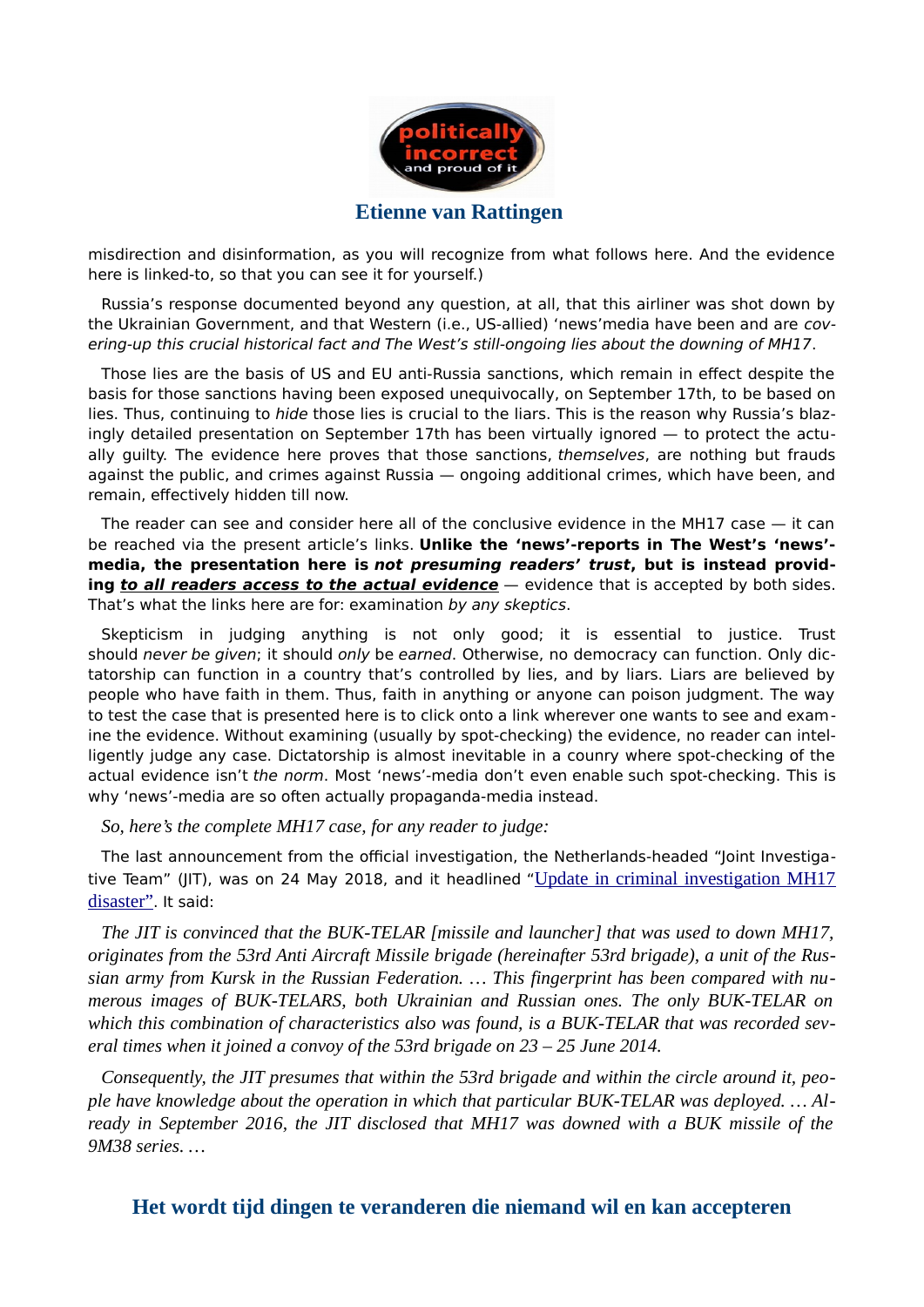

#### *The missile engine's casing shows the number 9 д 1318869032.*

—

Typical of Western 'news'-media's coverage of that presentation, was CNN's report the same day, May 24th of 2018. It was headlined ["Missile that downed MH17 'owned by Russian brigade'"](https://www.cnn.com/2018/05/24/europe/mh17-plane-netherlands-russia-intl/index.html). It stated: "'At the time this area was under control of pro-Russian separatists,' said Fred Westerbeke, chief prosecutor of the National Prosecutor's Office of the Netherlands. The Buk launcher of the 9M38 series 'was transported from the territory of the Russian Federation and was returned to that territory of the Russian Federation afterwards'."

The Ukrainian side claimed they had fnally found evidence which would enable them defnitively to place the blame for the MH17 shoot-down on Russia. So, the very next day, May 25th, Britain's Telegraph bannered ["Netherlands and Australia call for compensation for MH17](https://www.telegraph.co.uk/news/2018/05/25/netherlands-australia-call-compensation-mh17-victims-accuse/) [victims as they accuse Russia of downing plane"](https://www.telegraph.co.uk/news/2018/05/25/netherlands-australia-call-compensation-mh17-victims-accuse/) and reported that "Australia and the Netherlands have said they hold Russia legally responsible for the downing of Malaysia Airlines fight 17 over Ukraine in 2014 and will seek reparations for relatives of the 298 people killed." This demand against Russia was coming "the day after the Dutch-led international investigation concluded that the Russian military had deployed the Buk surface-to-air missile that shot down the plane."

Four months later, on 17 September 2018, the Russian Ministry of Defense youtubed its re-sponse, which is titled ["](https://www.youtube.com/watch?v=zAFZbjyoqok)**Briefing on newly discovered evidence pertaining to the crash of the [MH17 flight"](https://www.youtube.com/watch?v=zAFZbjyoqok)**. It presented the actual history of the Buk missile and launcher which Ukraine and the other Governments on the JIT said had brought down the MH17. (The JIT includes four countries, Netherlands, Ukraine, Belgium, and Australia, with a ffth, Malaysia, having been brought in only later, after it fnally agreed to **allow Ukraine a veto over any conclusions that the team will publish**. Malaysia's participation [started](http://english.astroawani.com/mh17-news/mh17-malaysia-accepted-full-and-equal-member-joint-investigation-team-49518) on 4 December 2014; but whether Malaysia has actually been [allowed to play a role in the 'investigation' isn't clear](http://www.whathappenedtoflightmh17.com/the-vague-role-of-malaysia-in-the-joint-investigation-team/).) Russia, during the intervening months after the JIT's May 24th presentation, had tracked down all of those serial numbers, [8868720](http://theduran.com/serial-numbers-of-missile-that-downed-mh17-show-it-was-produced-in-1986-owned-by-ukraine-russia/) and [1318869032](https://www.om.nl/@103183/update-criminal/) , and [9M38](https://www.cnn.com/2018/05/24/europe/mh17-plane-netherlands-russia-intl/index.html) , and found (as **you can see there by clicking on each, especially onto the ["Briefing"](https://www.youtube.com/watch?v=zAFZbjyoqok) itself**) that after the acquisition of the launcher and missile, by Ukraine in 1986, from Russia, that missile and its launcher had always, and constantly since their transfer to Ukraine in 1986, remained in Ukraine, and never again were located in Russia. So: if the JIT's supplied evidence is authentic  $-$  which the Ukrainian team asserts it to be then it outright convicts Ukraine. This is an evidentiary checkmate, against the Ukrainian side.

In the years since I headlined on August 24th of 2014 the news, ["](http://web.archive.org/web/20180110155354/www.washingtonsblog.com/2014/08/mh-17-investigation-secret-august-8th-agreement-seeps.html)MH-17 'Investigation':  **[Secret August 8th Agreement Seeps Out: Perpetrator of the Downing in Ukraine, of the](http://web.archive.org/web/20180110155354/www.washingtonsblog.com/2014/08/mh-17-investigation-secret-august-8th-agreement-seeps.html)** [Malaysian Airliner, Will Stay Hidden"](http://web.archive.org/web/20180110155354/www.washingtonsblog.com/2014/08/mh-17-investigation-secret-august-8th-agreement-seeps.html), the key fact about the official 'investigation' has actually been that the Government of Ukraine was, on 8 August 2014, granted veto-power over any official fnding which would be produced by the Joint Investigative Team. On 20 November 2014, Rus-

With the passage now of years, the precise cause of the shooting-down of the Malaysian passenger plane MH17 on 17 July 2014 has been becoming clearer and clearer, despite the rigorous continuing attempts by Western 'news' media to cover it up and to hide from the public the growing and by-now irrefutable evidence (presented here) that clearly shows what and who actually brought down this airliner.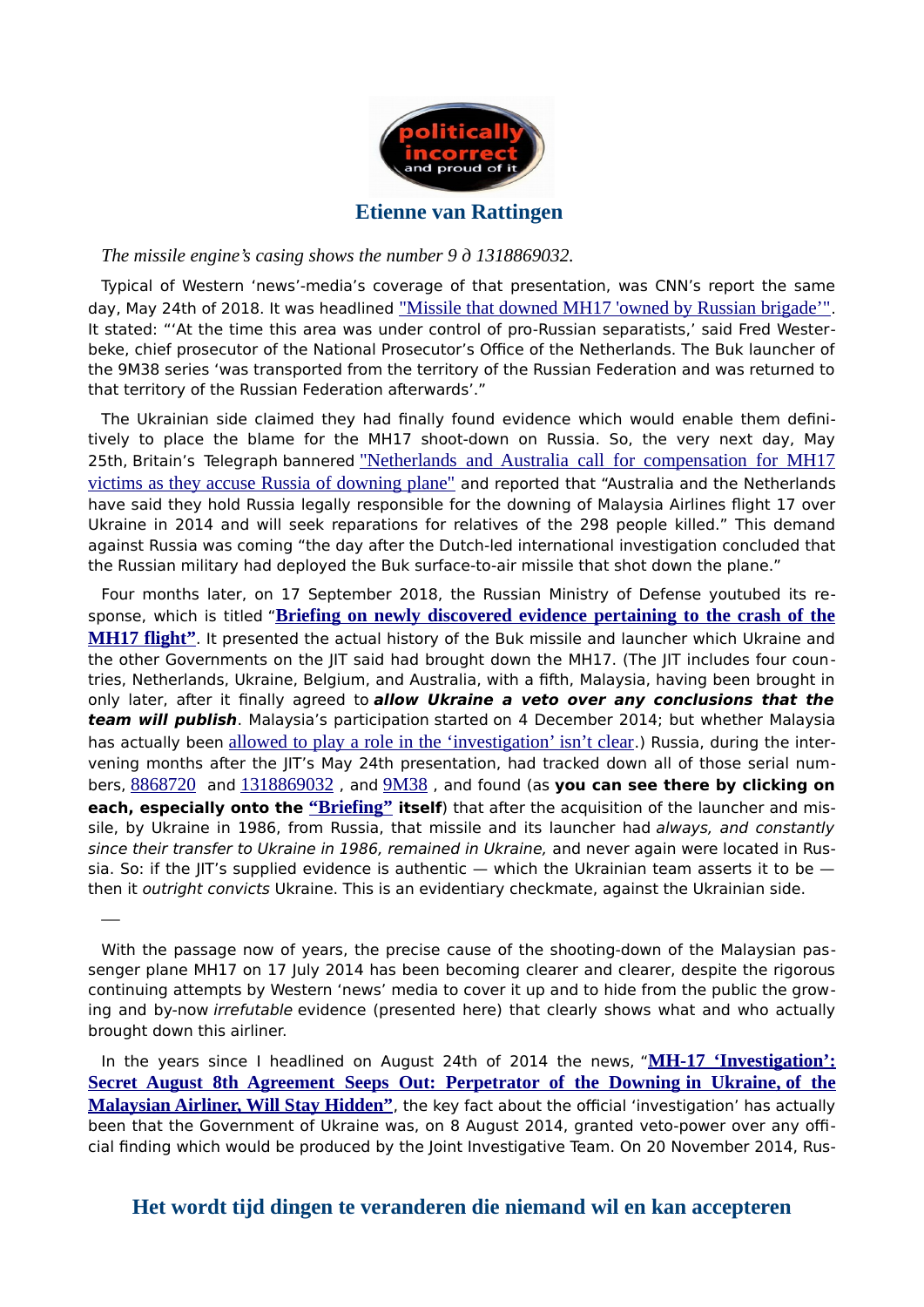

sian Television headlined ["](https://www.rt.com/news/207243-netherlands-mh17-investigation-documents/)[Dutch government refuses to reveal 'secret deal' into MH17 crash](https://www.rt.com/news/207243-netherlands-mh17-investigation-documents/) [probe"](https://www.rt.com/news/207243-netherlands-mh17-investigation-documents/) and reported that Holland's science-publishers Elsevier had fled for this information under that country's Freedom of Information Act, and the Government simply refused to comply with that law. The leaders of Western nations apparently want the black-box and much other basic data in their possession to remain hidden, and the four nations had signed this secret agreement to allow the Government of Ukraine to block any report that incriminates Ukraine in the MH17 shoot-down. But additional evidence has nonetheless become public, and all of it confrms and adds yet further details to the explanation that was frst put forth by the retired German Lufthansa pilot Peter Haisenko, whose independent investigation had concluded that Ukrainian Government fghter-jets intentionally shot down this civilian plane. He did not rule out the possibility that a Buk missile had simultaneously been used there, but he made clear that at least one fghter-jet had been used in this shoot-down.

However, if those parts of a Buk missile, which were the focus of the Netherlands team's presentation on May 24th, were indeed retrieved from the crash-site as that team claims, then a Buk missile had also hit the MH17. Serious question would nonetheless exist as to whether that Buk was fred by troops who were working for Ukraine, or instead for Russia (or else for Donbas separatists who were working in conjunction with Russia, which was [Ukraine's and America's original](https://www.theguardian.com/world/2014/jul/22/mh17-eu-foreign-ministers-mh17-sanctions-russia-live-updates) [version of the event](https://www.theguardian.com/world/2014/jul/22/mh17-eu-foreign-ministers-mh17-sanctions-russia-live-updates) ).

Precisely what the method was, by which the direct perpetrators brought down the MH17, has gradually become clearer, despite this continuation of Western secrecy (and Ukraine's veto-power over the 'fndings') regarding the contents of the black boxes, and of the US satellite images, and of the Ukrainian air-traffic-control radar recordings, and of other evidence-sources that are still **being held secret by The West and not made available to their 'news' media nor to anyone outside a tight official circle** of those Western nations' intelligence agencies.

But now, Russia has actually  $-$  on 17 September 2018  $-$  exposed the outright fraudulence of the JIT's 24 May 2018 presentation, and The West (the US Government's allies) entirely ignored the conclusive evidence that that presentation by the JIT itself actually contained and to which Russia was pointing, so that there can no longer be reasonable doubt about The West's intentional and still ongoing fraudulence regarding the entire MH17 matter.

Also entirely ignored in the Ukrainain team's 'explanation' of the event is why Ukraine's airtraffic control had guided the MH17's pilot to fly over the conflict-zone where Ukraine's civil war was being waged and where Ukraine's war-planes were bombing. The MH17's pilot [was instructed](https://21stcenturywire.com/2014/07/25/mh17-verdict-real-evidence-points-to-us-kiev-cover-up-of-failed-false-flag-attack/) [by Ukraine's air-traffic control to take that path instead of the one that the airline had planned and](https://21stcenturywire.com/2014/07/25/mh17-verdict-real-evidence-points-to-us-kiev-cover-up-of-failed-false-flag-attack/) [that had become normal during the civil war](https://21stcenturywire.com/2014/07/25/mh17-verdict-real-evidence-points-to-us-kiev-cover-up-of-failed-false-flag-attack/). This was highly abnormal, and it doomed the MH17. Clearly, only Ukraine's Government could, and did, do that — change the route, and for only that one plane. Yet, still, the Netherlands-headed team blames Russia and is trusted in The West, but Russia is not. (Now, why would that be?)

Russia has constantly been releasing its own investigations regarding MH-17; and, in the process, Russia on September 17th not only provided further details as to how the downing actually happened (it wasn't by mistake, as the West contends it was), but they have also, in prior presentations, exposed the absurd impossibility of the Ukrainian Government's 'explanation' of this event (that only a Buk had been used), which is the 'explanation' that is still being parroted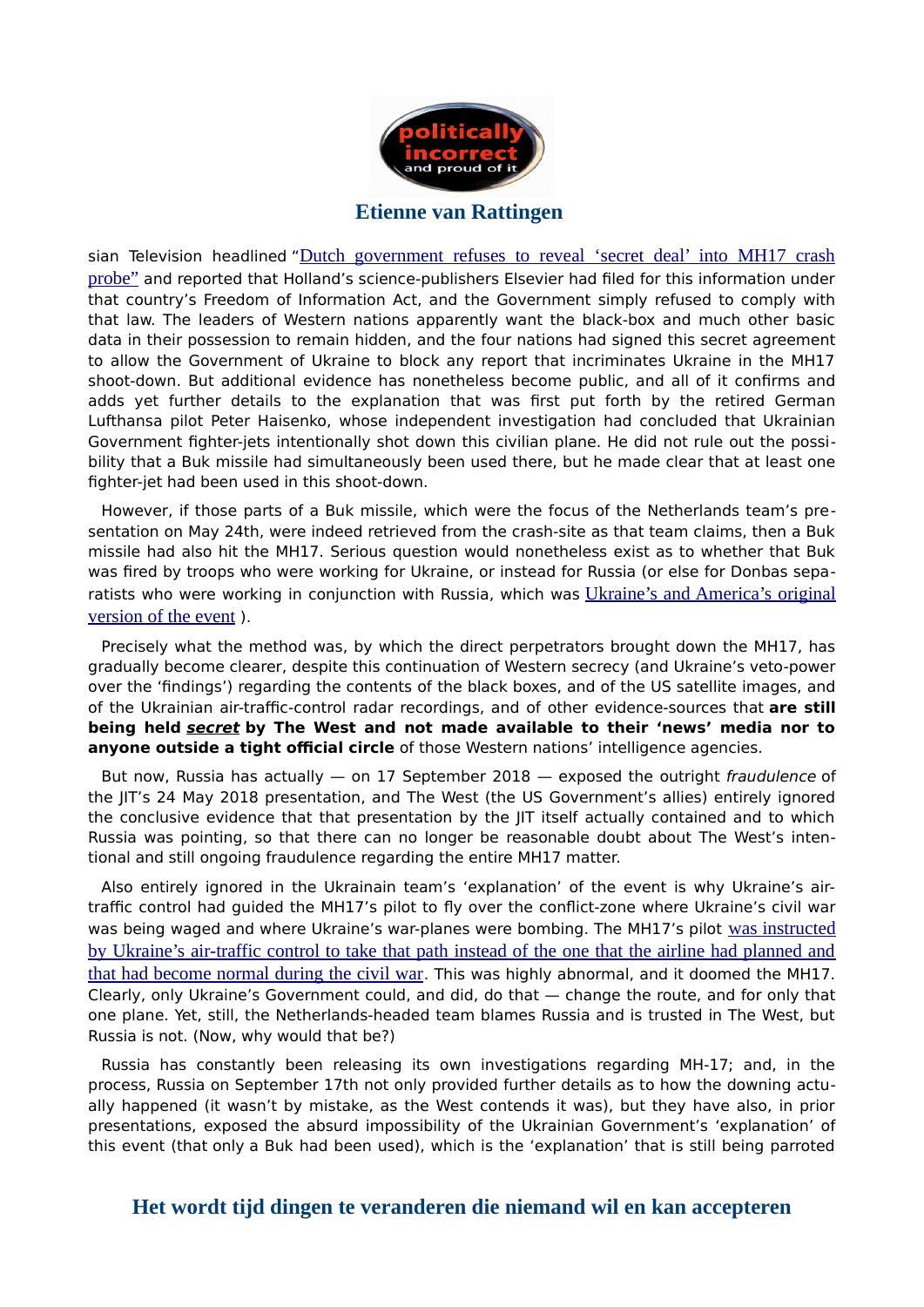

unquestioningly and unflinchingly by officials in Washington, Europe, and NATO, and also by Western 'news' media. (As my [news-report on 24 August 2014](http://web.archive.org/web/20180110155354/www.washingtonsblog.com/2014/08/mh-17-investigation-secret-august-8th-agreement-seeps.html) explained, **[that secret August](http://web.archive.org/web/20180110155354/www.washingtonsblog.com/2014/08/mh-17-investigation-secret-august-8th-agreement-seeps.html)  [8th agreement was signed by the four governments which formed the JIT team and which had](http://web.archive.org/web/20180110155354/www.washingtonsblog.com/2014/08/mh-17-investigation-secret-august-8th-agreement-seeps.html) been handed by Malaysia the black boxes to study — Ukraine, Belgium, Australia, and [Netherlands — and the JIT granted to the Ukrainian Government a veto over anything that](http://web.archive.org/web/20180110155354/www.washingtonsblog.com/2014/08/mh-17-investigation-secret-august-8th-agreement-seeps.html) [the team's official report would say](http://web.archive.org/web/20180110155354/www.washingtonsblog.com/2014/08/mh-17-investigation-secret-august-8th-agreement-seeps.html)**. This is probably the reason why the subsequent officially re[leased report on those black boxes](http://web.archive.org/web/20140909122747/www.onderzoeksraad.nl/uploads/phase-docs/701/b3923acad0ceprem-rapport-mh-17-en-interactief.pdf) said essentially nothing. It was a brazen insult to the 298 victims' families. The presumption has been that all of them will have faith, not be skeptical, regarding the JIT team.)

Though Russia doesn't possess those black boxes (which, [by chance, were handed by the pro-](http://www.whathappenedtoflightmh17.com/malaysia-pm-himself-managed-to-release-bodies-and-black-boxes-from-separatists/)[Russian separatists to the Malaysian Government's representative, and yet that Government handed](http://www.whathappenedtoflightmh17.com/malaysia-pm-himself-managed-to-release-bodies-and-black-boxes-from-separatists/) [them to Netherland's Government instead of to Russia's](http://www.whathappenedtoflightmh17.com/malaysia-pm-himself-managed-to-release-bodies-and-black-boxes-from-separatists/) — apparently trusting Netherlands more than trusting Russia or even themselves), Russia does possess, and publicly reveals, evidence that's conclusive on its own; and it is 100% consistent with Haisenko's reconstruction of the event, regardless whether a Buk was involved or not. Russian Television had issued in October 2014 a 25-minute documentary on the event, and it starts with people whom they interviewed in that region, who were describing their having seen at least one and perhaps two planes rising toward the airliner, and then the airliner coming down from the sky. Other witnesses told them that they saw an SU-25 fighter plane take off in that general area just minutes before the airliner came down.

#### **FIRST, THE MISSING BBC REPORT:**

The BBC had previously posted to their website on 23 July 2014, just six days after the event itself, [a news report in Russian via their Russian service](http://www.bbc.co.uk/russian/multimedia/2014/07/140722_v_mh17_buk_hunt.shtml) (fortunately [archived by Global Research\)](http://www.globalresearch.ca/deleted-bbc-report-ukrainian-fighter-jet-shot-down-mhi7-donetsk-eyewitnesses/5393631), about the downing, but they quickly removed it without explanation. Fortunately, however, some Russian-speakers had managed to download it before it was yanked; and at least two of those downloads were posted to youtube, the frst one having been posted there on 28 July 2014, with English subscripts, and with the headline, ["](http://www.youtube.com/watch?v=Sa_R2NA1txc)[UKRAINE Eyewitness Confirm Military Jet Flew](http://www.youtube.com/watch?v=Sa_R2NA1txc) [Besides MH17 Airliner: BBC Censors Video 25Jul2014"](http://www.youtube.com/watch?v=Sa_R2NA1txc) (It's gone now, but, actually, several witnesses, and not just one, were interviewed there — there wasn't just one "Eyewitness".) Furthermore, Global Research posted on 10 September 2014 a transcript of it, headlining, ["](http://www.globalresearch.ca/deleted-bbc-report-ukrainian-fighter-jet-shot-down-mhi7-donetsk-eyewitnesses/5393631)[Deleted BBC](http://www.globalresearch.ca/deleted-bbc-report-ukrainian-fighter-jet-shot-down-mhi7-donetsk-eyewitnesses/5393631) [Report. 'Ukrainian Fighter Jet Shot Down MHI7', Donetsk Eyewitnesses."](http://www.globalresearch.ca/deleted-bbc-report-ukrainian-fighter-jet-shot-down-mhi7-donetsk-eyewitnesses/5393631) (The video itself is still at youtube and it will be linked-to just below here, so that you will be able to view it.)

The interviews by the BBC were done by their reporter [Olga Ivshina.](http://www.bbc.com/news/world-europe-27358322)

(Also see <http://archive.is/vFoh9>) She had filmed local residents in the crash-debris area. In one passage of her 23 July 2014 news-report, there were two residents simultaneously who described what they had seen. One of them said, "And there was another aircraft." The other continued immediately, in order to describe the other plane, "a military one, beside it ['it' being the airliner]. Everybody saw it. It was proceeding underneath below the civilian one."

Here is the second, and clearer, version of that clip. (It's the one that's **still live at youtube**.) The key portion on it is at 0:38-042 in the video:

#### <https://youtu.be/C812MrH6TK4>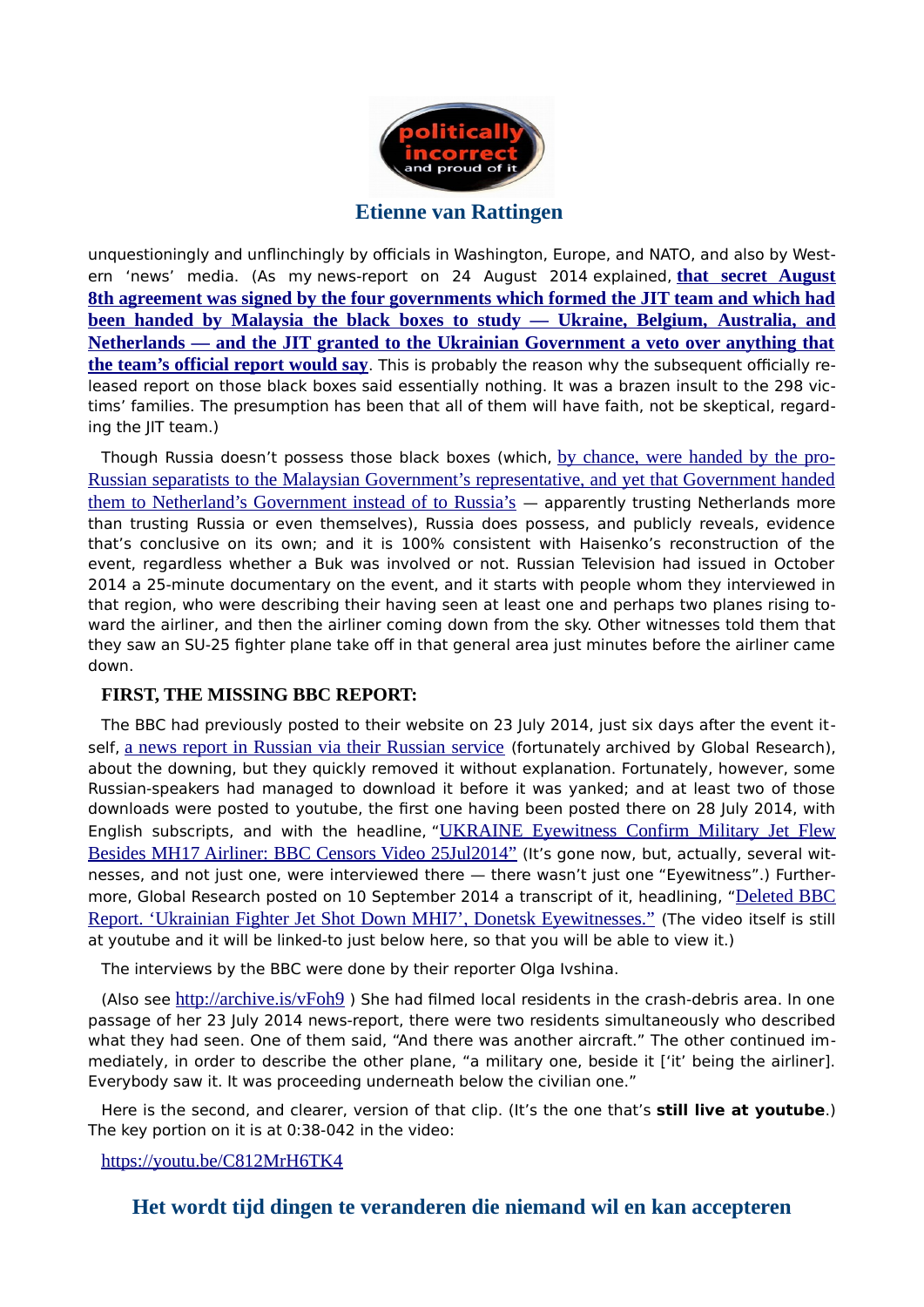

That was the 9 September 2014 repost of it, with the same subscript-translation into English, only the visual is sharper.

And here is an apology, dated 25 July 2014, by the BBC, for their having removed their original video of this interview — and yet they still didn't repost it; they still continue to blockade it; even today the only versions available, of these, the earliest recorded interviews of people who said they witnessed the event, are the independently posted ones, but here is the BBC's apology:

[http://www.bbc.co.uk/russian/blogs/2014/07/140725\\_blog\\_editors\\_bbc\\_story\\_republished.shtml](http://www.bbc.co.uk/russian/blogs/2014/07/140725_blog_editors_bbc_story_republished.shtml)

Here, then, is that BBC apology google-translated into English: <http://archive.is/kc291>

So: clearly, BBC has done all that they could to remove evidence, which they had mistakenly broadcast, which had ft the retired Lufthansa pilot Peter Haisenko's reconstruction of the event, and which contradicted the US-Ukrainian reconstruction of it — the reconstruction that Western 'news' media project, and on the basis of which US President Barack Obama won from the EU [stif](https://www.thelocal.de/20140720/europe-threatens-russia-with-sanctions-over-mh17-crash) [increases in,](https://www.thelocal.de/20140720/europe-threatens-russia-with-sanctions-over-mh17-crash) and [subsequent extensions of](https://www.rferl.org/a/eu-leaders-agree-extend-sanctions-russia-aggression-in-ukraine-mh17-statement/29326909.html), the economic sanctions against Russia, all on the basis of lies.

(*Subsequently, on 17 December 2018, South Front headlined* ["'EDITORIAL BOARD](http://archive.is/m5Cru) [DEMANDS BLOOD': INSIDE LOOK AT HOW BBC TRIES TO FIND PROOF OF RUSSIAN](http://archive.is/m5Cru) [INFLUENCE ON YELLOW VEST PROTESTS"](http://archive.is/m5Cru) *, and they reported that Ivshina had texted to a BBC stringer, on the streets of Paris, instructions of what story-lines were wanted by BBC management regarding the "Yellow Vests" demonstrations against French President Emmanuel Macron,* ["Yes, I'm searching for the angles\)\)\) The editorial board wants blood, yo\)\)\)"](https://www.rt.com/news/446604-russia-bbc-yellow-vests/) *. "And if you find these ultra-rightists [at the protests], will they talk about Putin and Moscow? Well, at least the Russians go to the protests, right?" Ivshina was instructing her French stringer what to look for, in order for her to be able to report the type of 'news' that her bosses wanted to publish. Perhaps Ivshina had been chastised in 2014 and had learned to never again be caught reporting anything that challenges the UK Government's anti-Russia propaganda-line.*)

**So, this valuable eyewitness-testimony to the MH17 event is available despite Western 'news' media (or, more-accurately, propaganda-media), and the reason for the news-suppression is clear to anyone who views [that BBC 23 July 2014 report](https://www.youtube.com/watch?v=C812MrH6TK4),** which presents several eyewitnesses, interviewed separately as individuals, not as a group, and yet all of whose testimonies — perhaps despite Ivshina's wish for them not to say this — report having observed the very same basic narrative, of at least one military jet rising toward the airliner just before it came down.

In other words: it is clear that BBC had yanked this report because it didn't confrm the West's story-line, which says that Ukrainian pro-Russian separatists had fred a "Buk" ground-based missile at the airliner, thinking that the civilian plane was a Ukrainian Government war-plane about to bomb them and their families. But, frst of all, the Ukrainian Government was virtually admitting there that they [were bombing these villagers](http://web.archive.org/web/20170706144622/https:/washingtonsblog.com/2014/07/obama-definitely-caused-malaysian-airliner-downed.html), which means that they were perpetrating an ethnic cleansing operation there, which [indeed that Government was doing](http://rinf.com/alt-news/editorials/enemies-ukraine-speak/); but, secondly, the Ukrainian Government's statement also acknowledged that if the event had happened in that way, it would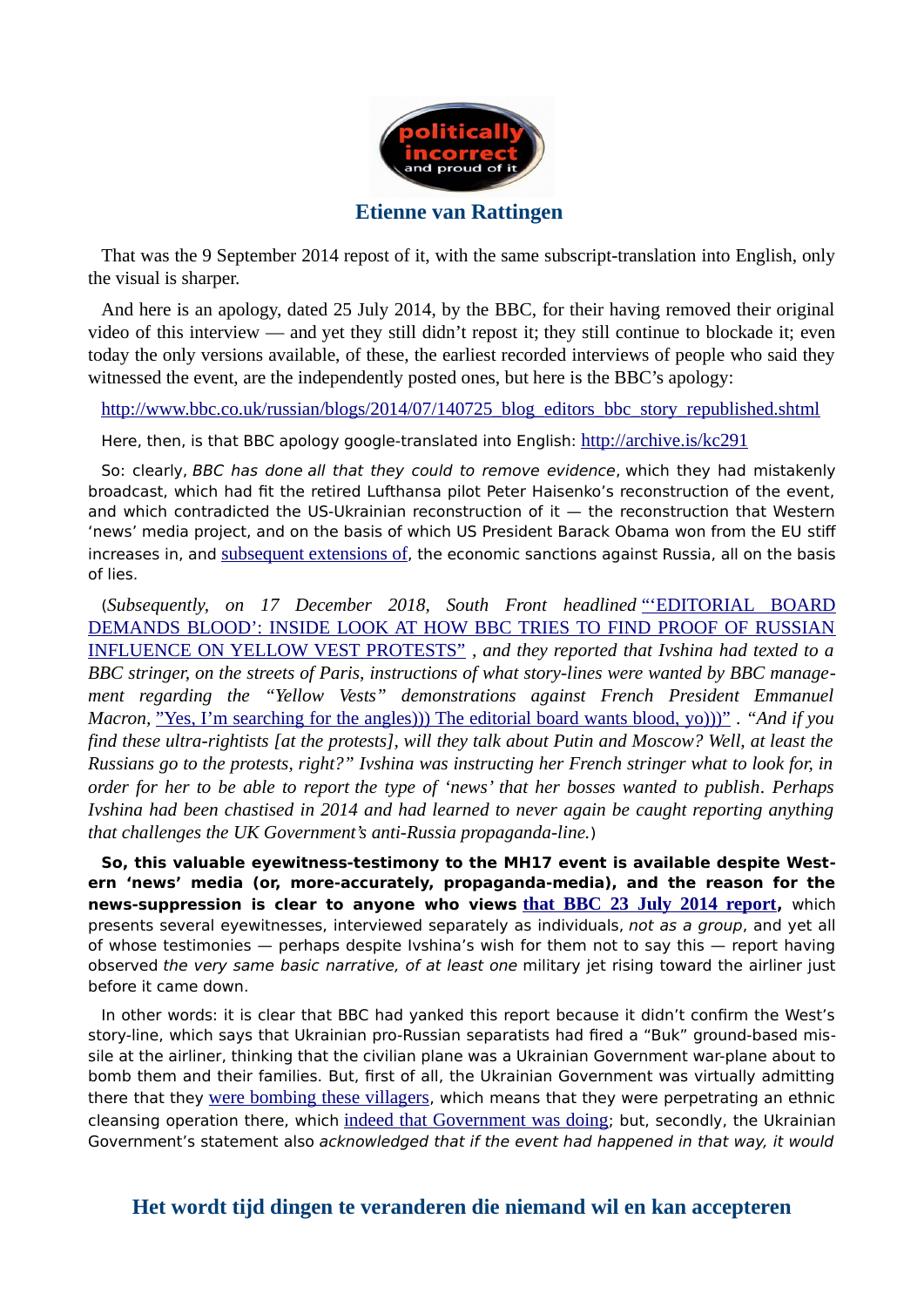

have been unintentional, a tragic accident on the part of the rebels there. (The JIT's line now is that it was instead an outright Russian attack against the MH17.)

So, then, why did "the international community" respond with massive economic sanctions against Russia on account of this downing - by, as it turns out, Ukraine? The whole Western propaganda position was designed for a public of sheer fools, if not of outright psychopathic ones, who cared not a bit about the plights of the victims of an [ethnic-cleansing campaign.](http://rinf.com/alt-news/editorials/obama-definitely-caused-malaysian-airliner-downed/) They cared only about victims in "The West." The West's basic story-line doesn't make sense without recognizing that we were financing [ethnic cleansing](http://web.archive.org/web/20181010114816/www.washingtonsblog.com/2014/06/ukraine-international-war-criminal-obama-putin-2.html) to clear the land in southeastern Ukraine, and that any support that Russia would be providing to those separatists would have been defensive in nature, not offensive. Yet Russia gets the blame when this passenger jet goes down? Even though Ukraine's air-traffic control had guided the pilot there? In any case, that story-line of Russian guilt is false, from start to finish. And now (at least after 17 September 2018) it is finished. But Western 'news'-media still continue to broadcast the lies, as if it weren't.

Here is how outright *ludicrous* it actually is, and sound reason in itself that anyone in the military had to have known, from the very get-go, that the "Buk" 'explanation' was a line of pure malarkey:

#### **THE RUSSIAN DOCUMENTARY:**

The 22 October 2014 Russian documentary was titled, ["](http://rt.com/shows/documentary/197540-mh-17-crash-ukraine/)[MH-17: The Untold Story,"](http://rt.com/shows/documentary/197540-mh-17-crash-ukraine/) and it presents, among much else, videos of several "Buk" missiles being fred on other occasions, just to show how utterly ludicrous the initial Ukraine-US-and-allied 'explanation of the MH17 event was. On [5 November 2014](http://web.archive.org/web/20160830111629/https:/washingtonsblog.com/2014/11/western-news-suppression-downing-mh-17-malaysian-jet.html), I summarized that, with screen-shots from the Russian documentary.

So, when even the BBC's reporter wasn't able to fnd anyone in that entire region who recounts having seen anything of the sort, just how likely would the Ukrainian Government's line on that matter — that not only was this done by a lone Buk but it was fired by (at first) pro-Russian separatists, and (then) by the Russian army - actually be? Obviously, any person with any military knowledge whatsoever had to have recognized virtually immediately that the Ukrainian Government's story-line on the MH-17 downing was a pile of sheer malarkey, but did anyone in the Western 'news' media report that it was - that the Western line there was not just a lie, but an absurd one, one that requires an ignorant public in order for it to be able to be taken seriously at all by the public? One that requires an ignorant public, to remain ignorant? This is supposed to be the Western 'news' media, with a free press, and a democracy, a truthfully informed citizenry, who can vote based upon truths, not on mere lies?

Here is the way that [the Russian TV documentary](http://rt.com/shows/documentary/197540-mh-17-crash-ukraine/) opens:

*Several of the locals there told Russian TV's reporter that they had seen a military jet rise toward the airliner; and not a one of these individuals were any of the same ones who had testified the exact same thing to the BBC's reporter, whose news-piece had been squelched by her managers.*

#### **HERE IS HOW MH17 WAS SHOT DOWN:**

Now, to the substance of the explanation of how this plane was actually brought down:

Earlier, I had summarized the evidence for Peter Haisenko's reconstruction of the event, but I questioned his having accepted the eyewitness testimony to the efect that the planes that shot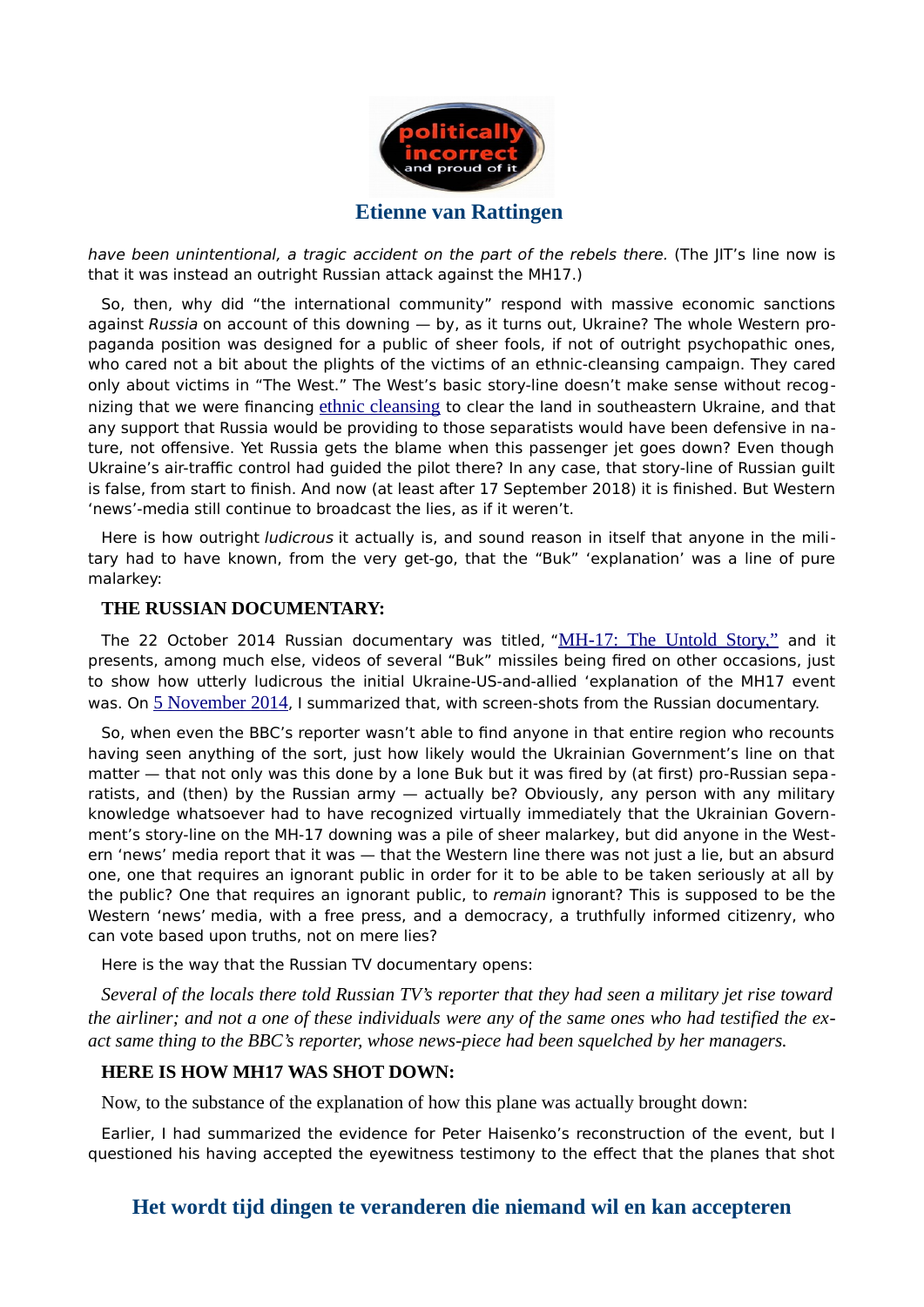

down the airliner were SU-25s. In Haisenko's Russian TV interview, he stuck by his belief that it was probably SU-25s instead of SU-27s or Mig 29s, both of which are also in the Ukrainian Air Force, and all three of which use 30-millimeter machine-guns or "cannons." But since the fact is that all three of those attack-plane models use machine-guns ("cannons") with 30-caliber bullets (which is the size that clearly was used, especially on the cockpit), the efect would be identicallysized round 30-caliber entry-holes, no matter what. My last major report on that evidence, prior to the 8 August 2014 formation of the JIT and their mutual agreement to report nothing that would be incriminating to Ukraine's Government regarding the MH17 incident, was ["](http://rinf.com/alt-news/editorials/systematically-reconstructing-shoot-malaysian-airliner-guilt-clear-damning/)[Systematically](http://rinf.com/alt-news/editorials/systematically-reconstructing-shoot-malaysian-airliner-guilt-clear-damning/) [Reconstructing the Shoot-Down of the Malaysian Airliner: The Guilt Is Clear and Damning."](http://rinf.com/alt-news/editorials/systematically-reconstructing-shoot-malaysian-airliner-guilt-clear-damning/) That basically flls in (and the links, in that report, document with pictures and videos that) the actual way that this plane was downed, and that why it was downed was "to get the EU to go along with stiffened sanctions against Russia". Obama (via [the regime that he had installed in a February 2014](https://www.youtube.com/watch?v=8-RyOaFwcEw) [coup in Kiev](https://www.youtube.com/watch?v=8-RyOaFwcEw) ) succeeded there in getting the international sanctions against Russia that he had been wanting. Obama, and certainly not Putin — and now we know it wasn't Russia at all (not even if a Buk was involved) — was the key person behind this. The 298 MH17 murder-victims on 17 July 2014 were murdered by Barack Obama (via his agents such as [Victoria Nuland — she ran](https://www.huffingtonpost.com/eric-zuesse/obama-sidelines-kerry-on-_b_7527342.html) [Obama's Ukrainian operation](https://www.huffingtonpost.com/eric-zuesse/obama-sidelines-kerry-on-_b_7527342.html) ), just as clearly as (if not even more clearly than) Crown Prince Mohammed bin Salman al-Saud (via his agents at the Sauds' Istanbul Consulate) murdered Jamal Khashoggi on 2 October 2018.

International actions (such as economic sanctions) are based upon such fabrications, and 'evidence' taken out of its full context, as [this from the far-right](http://www.forbes.com/sites/paulroderickgregory/2014/07/18/smoking-guns-russian-separatists-shot-down-malaysian-plane/) [Forbes](http://www.forbes.com/sites/paulroderickgregory/2014/07/18/smoking-guns-russian-separatists-shot-down-malaysian-plane/) [commentator Paul Roderick](http://www.forbes.com/sites/paulroderickgregory/2014/07/18/smoking-guns-russian-separatists-shot-down-malaysian-plane/) [Gregory](http://www.forbes.com/sites/paulroderickgregory/2014/07/18/smoking-guns-russian-separatists-shot-down-malaysian-plane/), but there are no such [fakes,](http://rt.com/news/173964-ukraine-malaysia-intercepted-calls/) nor out-of-context items of evidence, in the case that has been presented here. That's the diference between news-reporting versus propaganda; but, in the United States and EU today, propaganda passes as if it were 'news,' and authentic news that doesn't fit the regime's cooked-up narrative is suppressed entirely. The scandal isn't just Obama, and it's not just Ukraine; it is also the propaganda-organs, and even (though to the least extent) their audiences who subscribe to such lying 'news'-media.

Western governments, and their 'news' media, are treating their citizens, their own publics, not really as citizens, but as suckers. They are treating them as subjects, instead of as citizens. This is not authentic democracy. It is neo-feudal; it is, in fact, fascism.

The entire "Buk" 'explanation' of the downing of the Malaysian airliner (the idea that only a Buk missile caused the physical wreckage which was found) is for suckers only; and everyone in official circles, and in the press, who peddles it, is just as fake as the ridiculous story-line that he or she is peddling. To fall for it, after being provided all of the authentic evidence, which has been linked-to here, one would have to be a willing [slave](http://web.archive.org/web/20180619054930/www.washingtonsblog.com/2014/11/libya.html) to [psychopaths](https://www.youtube.com/watch?v=Ocih62dSJR8&list=TLsJbdENzhUjA). In this case, the psychopath was Obama, who not only had [perpetrated a bloody coup to overthrow the democratically elected](https://www.youtube.com/watch?v=8-RyOaFwcEw) [President of Ukraine in February 2014](https://www.youtube.com/watch?v=8-RyOaFwcEw) but who also was now struggling, and had a very pressing obsession, to get the EU to accept his sanctions against Russia for its having accepted the pleas of Crimeans (who had voted 75% for that President) to become restored again to Russia. The 14 July 2014 mass-murder that was set up to be blamed against Russia was Obama's trick that enabled him to win his way on this.

#### **CONCLUSIONS:**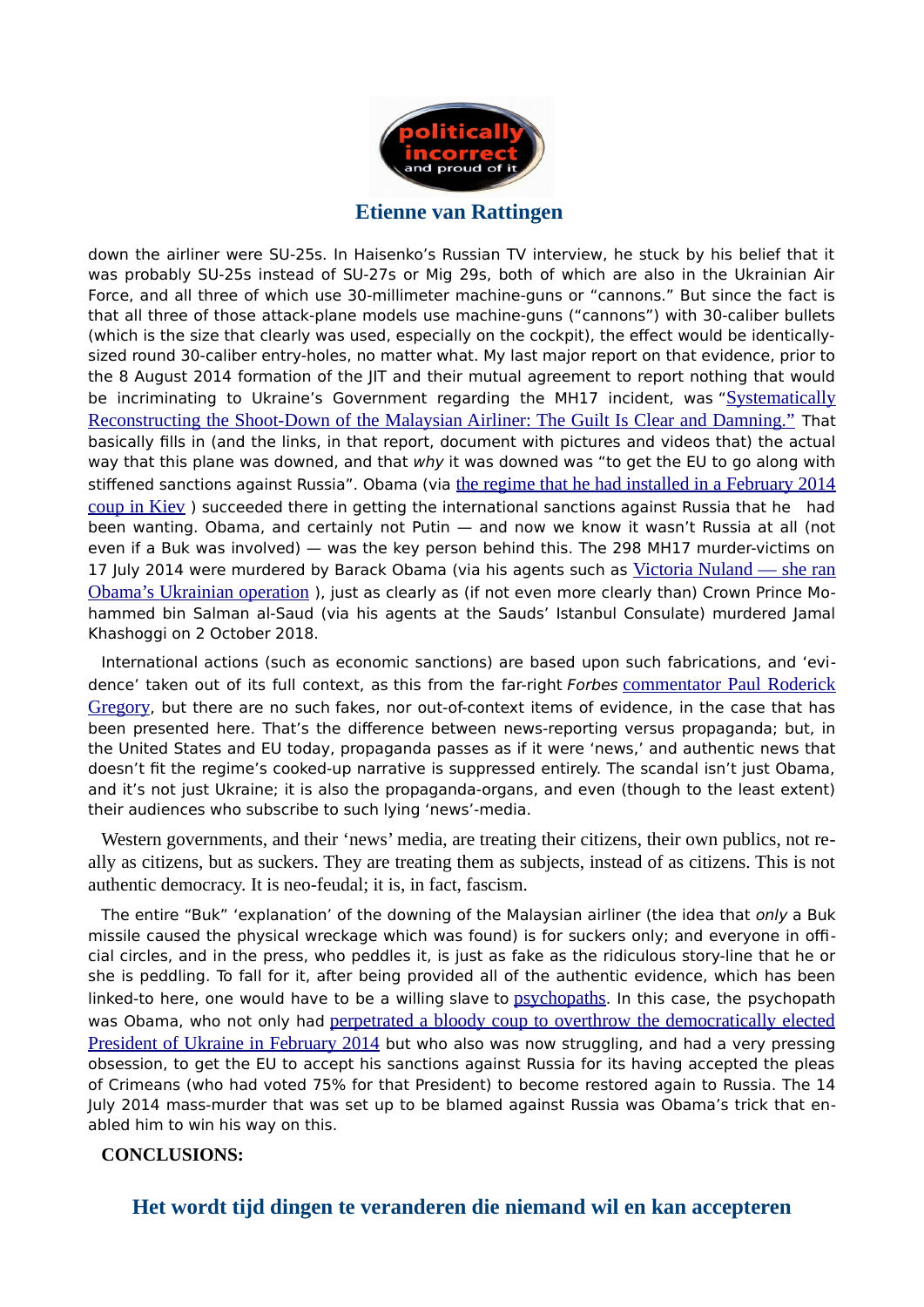

By no means do we know every detail about how the MH17 was shot down, but **what we do now know for certain is that the narrative for that event which was supplied by** Ukraine's team on May 24th – the official account of how it happened – isn't just **false; it is outright fraudulent.** Ukraine's team supplied evidence which, if it is authentic, actually convicts Ukraine. And Western 'news'-media hide this crucial fact.

So, now, we know why Western governments have hidden, instead of making available to the public, the black-box data and the other evidence that they still refuse to provide to the public. They are aiming to scam the public, not to inform it. Lying is their game. They might call it 'patriotism.' Traitors would likely do that. Traitors to any country could do it. And, so, they do. Their believers constitute their political base.

#### **Unfortunately, anyone they fool becomes their tool, and everyone else is purely their victim — helpless to oust (much less, to replace) the tyrants who make things bad for everyone but themselves and their colleagues, the insiders at the very top.**

Just the day before the MH17 shoot-down, Bloomberg News had headlined, on 16 July 2014, ["EU Readies Russia Sanctions Amid US Pressure on Ukraine"](http://archive.is/wJP80), and reported that "the US urges the bloc to take a tougher stance against Moscow." The day before that, on July 15th, Bloomberg's headline had been ["](http://web.archive.org/web/20140716065145/https:/www.bloomberg.com/news/2014-07-15/eu-leaders-weigh-sanctions-against-russia-over-ukraine.html)[EU Leaders Weigh Sanctions Against Russia Over Ukraine"](http://web.archive.org/web/20140716065145/https:/www.bloomberg.com/news/2014-07-15/eu-leaders-weigh-sanctions-against-russia-over-ukraine.html), and that report opened, "European Union leaders meeting in Brussels will consider expanded sanctions against Russia over the Ukraine confict, as the US urges the bloc to take a tougher stand against Moscow." Was the July 17th event only coincidentally timed perfectly in order to achieve what Obama was determined to produce: the frst Ukraine-based anti-Russia sanctions? The [regime that Obama had installed in Ukraine in February 2014](http://web.archive.org/web/20181010114816/http:/www.washingtonsblog.com/2014/06/ukraine-international-war-criminal-obama-putin-2.html) needed not only his support, but also the support of the IMF (in order to obtain loans), and of the EU (which it was seeking to join). There was probably even more pressure placed upon the leaders in Ukraine than there was upon the leaders in the EU. But there was plenty upon them both. The EU was widely reported to be balking at increasing the sanctions against Russia. Obama needed the EU to approve quickly his increased sanctions, so as to keep the momentum going for [his entire anti-Russian campaign,](https://www.globalresearch.ca/americas-secret-planned-conquest-of-russia/5565596) [which had been the reason behind his February 2014 coup in Ukraine](https://www.globalresearch.ca/americas-secret-planned-conquest-of-russia/5565596). Something dramatic now was needed, in order for Obama to win the EU's full cooperation. After all, [Obama had secretly](http://web.archive.org/web/20181212172608/https:/off-guardian.org/2017/03/24/what-americas-coup-in-ukraine-did/) [started at least by 2011 his operation to take over Ukraine](http://web.archive.org/web/20181212172608/https:/off-guardian.org/2017/03/24/what-americas-coup-in-ukraine-did/). This operation was, for him, one of the central objectives of his entire two-term Presidency. Ukraine — and Ukraine alone — now had within its power the capacity to deliver to him the EU's participation. Ukraine delivered it, precisely when it was the most urgently needed. This was essential in order for Ukraine to be able to enter the EU. And entering the EU would be essential in order for Ukraine to be able to enter NATO — the next key step in the Bilderbergers' plan.

**Continuing the sanctions is easier than originally imposing them was.** On 22 December 2018, UAwire headlined ["](https://www.uawire.org/eu-extends-economic-sanctions-against-russia)[EU extends economic sanctions against Russia"](https://www.uawire.org/eu-extends-economic-sanctions-against-russia) and reported that on December 14th, the [EU's sanctions against Russia,](https://www.strategic-culture.org/news/2018/12/14/us-demands-europe-to-join-its-war-against-russia.html) which are based upon alleged Russian aggressions in or against Ukraine, are being extended: UAwire noted "These measures were initially introduced on July 31, 2014 for one year in response to Russia's actions to destabilize the situation in Ukraine, and then strengthened in September 2014." The EU supports, and participates in, the US regime's lies and sanctions against Russia. [These crimes and lies started as Obama's, but](http://rinf.com/alt-news/editorials/entire-case-sanctions-russia-pure-lies/)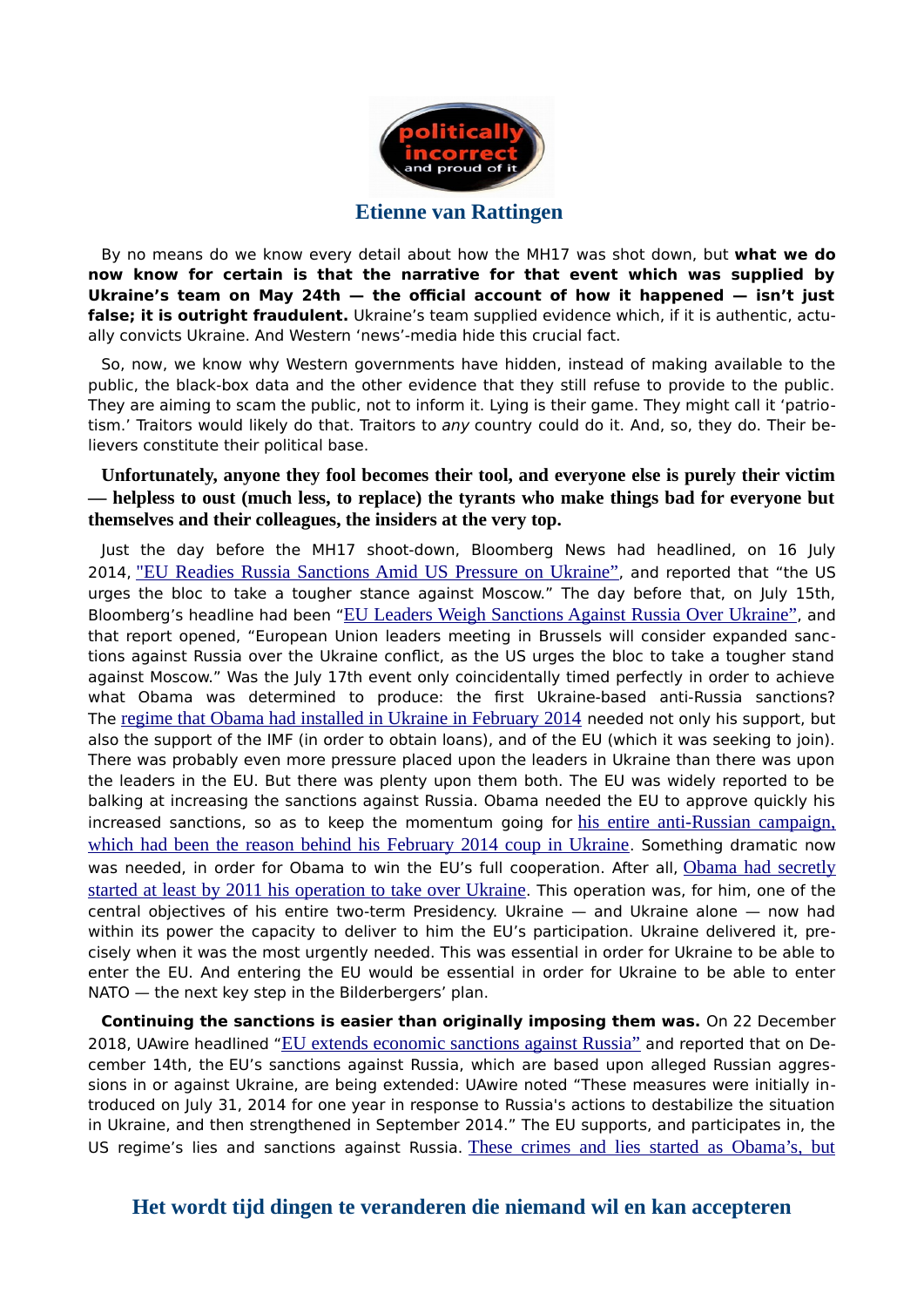

[continued under his successor Trump, and have been also the EU's crimes throughout](http://rinf.com/alt-news/editorials/entire-case-sanctions-russia-pure-lies/) by the EU's joining, instead of condemning, not only those sanctions but also [the lies upon which those sanc](https://theduran.com/all-u-s-govt-accusations-against-russias-govt-are-lies/)[tions are based.](https://theduran.com/all-u-s-govt-accusations-against-russias-govt-are-lies/) The EU thus indirectly shares the US Government's guilt in the mass-murders that occurred on 17 July 2014.

Perhaps the [survivors' families](https://www.insurancebusinessmag.com/us/news/breaking-news/authorities-rule-on-cause-of-mh17-crash-complicating-insurance-coverage-25753.aspx) and Malaysia Airlines (which is owned by the Malaysian Government), and their Governments, will fle both civil and criminal charges now initially against Ukraine and its President Petro Poroshenko, and ultimately against Victoria Nuland, Barack Obama, and the United States, but also against the Dutch Government, for its collusion with the United States Government in its fraudulent 'investigation' that had [pre-established blame against](https://www.insurancebusinessmag.com/us/news/breaking-news/shocking-mh17-reports-could-complicate-insurance-coverage-38420.aspx) [Russia](https://www.insurancebusinessmag.com/us/news/breaking-news/shocking-mh17-reports-could-complicate-insurance-coverage-38420.aspx). (However, the secret agreement that Malaysia signed to join the JIT might prohibit Malaysia from joining such suits.) Netherlands pre-established Russian blame especially by means of its 8 August 2014 secret four-party agreement (joined later by Malaysia's Government) to allow Ukraine, an actual suspect in this case, to hold veto power over the assignment of blame in this entire matter. However, not only the survivors of the 298 victims should be suing, but all of the victims should be represented in this case. There were also many violations of international laws. Obama's [coup](http://rinf.com/alt-news/editorials/head-stratfor-private-cia-says-overthrow-yanukovych-blatant-coup-history/) against Ukraine was one such. The MH17 shoot-down resulted from [that coup,](https://www.greanvillepost.com/2017/11/28/snipers-at-ukraines-maidan-confess-to-shooting-both-sides-in-italian-report-ignored-by-msm/) couldn't have occurred without it, and was an extension from it. That coup is thus an important part of the MH17 case.

On 20 September 2017, the now 5 countries in the  $\text{J}$  IT signed a joint ["](http://archive.is/08s4H)[Memorandum of](http://archive.is/08s4H) [Understanding"](http://archive.is/08s4H) saying "Arrangements for signatories and other grieving nations to make fnancial contributions to the national proceedings in the Netherlands will be laid down in a fnancial memorandum of understanding," and that "This Memorandum will remain in efect for fve years and will be automatically extended for successive five-year periods." So, they intend to continue their 'investigation' into MH17 until they can present to the world evidence that Russia did it. Perhaps before that happens, however, all of the victims and their children will already have passed away and this fraud and farce will fnally end, as secretly as it began, and only few people will even care, anymore, about it.

Or will victims and their families, instead, initiate whatever legal proceedings they can, right now, against all members of the IIT, for their cover-up, and against the ringleaders, in the US, who demanded this mass-murder to be done, and against the perpetrators in Ukraine, who actually ordered and did it?

#### **Maybe they'll even be able to get Barack Obama to return to the Nobel committee their 2009 Peace Prize. (But this is in Rothschild control, so forget it!)**

The US regime [masterminded](http://web.archive.org/web/20181212172608/https:/off-guardian.org/2017/03/24/what-americas-coup-in-ukraine-did/) this mass-murder in order to win the EU's support for sanctions [against Russia,](https://off-guardian.org/2018/10/06/us-switching-to-ukraine-as-location-to-start-world-war-iii/) and [the EU knowingly complied,](http://archive.is/dYFxJ) and continues to comply, with the American regime's ongoing aggressions and lies against Russia. The 298 MH17 murder-victims are thus not only the US regime's victims, but vicariously victims also of the EU  $-$  and not, at all, of Russia. Russia was instead the real intended target of the possible Ukrainian Buk missile, and of the Ukrainian fghter-jets, that brought down the MH17. The MH17 victims were merely "collateral damages" in [the US regime's secret decades-long and ongoing anti-Russia war](http://rinf.com/alt-news/editorials/how-america-double-crossed-russia-and-shamed-the-west/). This is how today's America competes in the world, by [playing very dirty, and getting away with it, helped by its al](https://theduran.com/all-sanctions-against-russia-are-based-on-lies/)[lies, which endorse, and join in, the US regime's atrocities.](https://theduran.com/all-sanctions-against-russia-are-based-on-lies/)